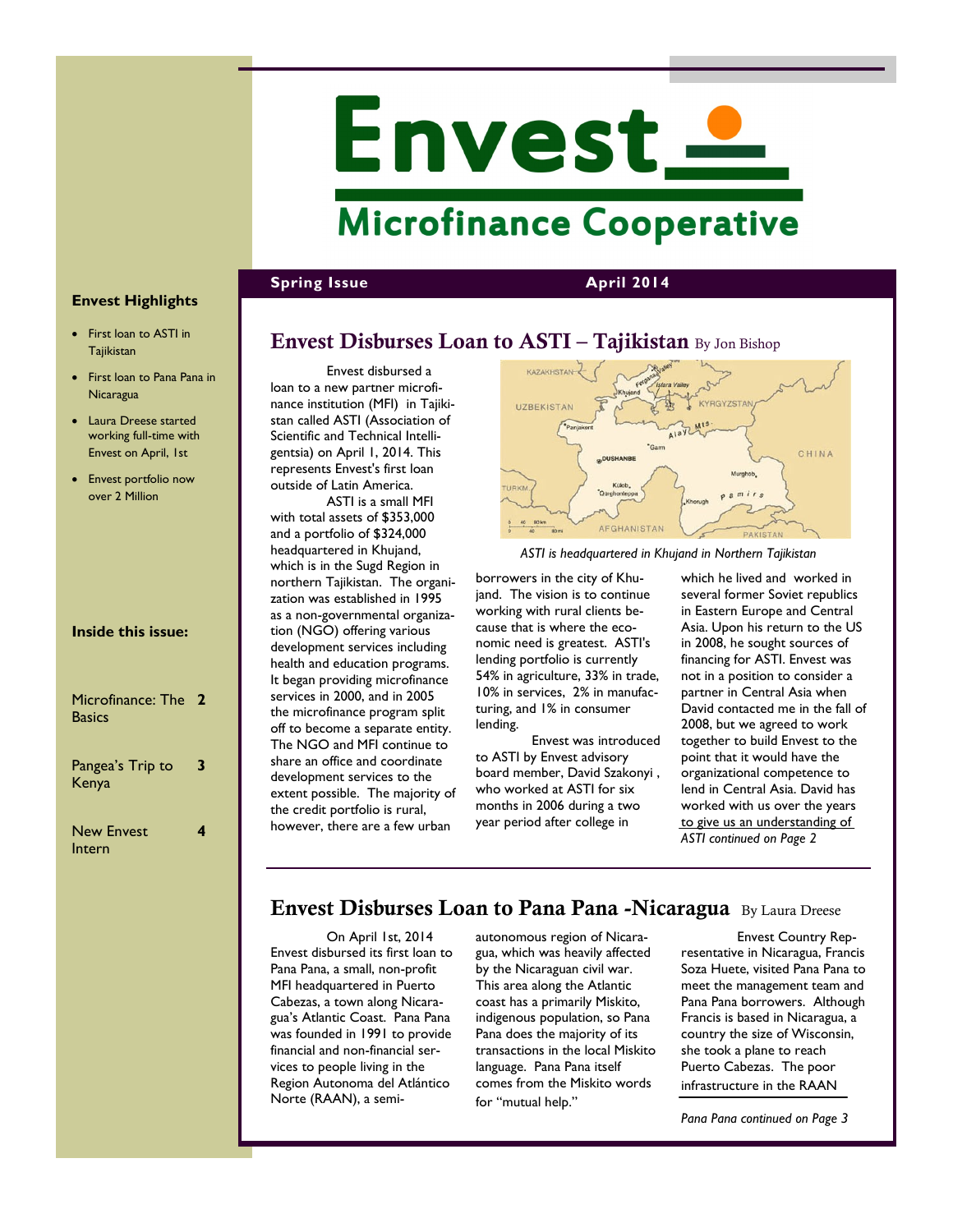#### **Page 2**

## **ASTI** *continued from page 1*

#### **Board of Directors**

John Giegel: *President* Jon Bishop: *Vice President* Kathy Hankard: *Treasurer* Georgette Frazer: *Secretary* Francisco Aguilar Paul Sager



*Female members of a fruit growing cooperative meet with a lawyer in ASTI's main office*

the political economy of Central Asian countries, particularly Tajikistan, necessary to consider lending in the region. David's ongoing commitment to Envest is tremendously appreciated by the Envest community. His fluency in Russian and knowledge of the region are wonderful assets to Envest.

Tajikistan is located in Central Asia and is bordered on the north by Kyrgyzstan, on the west by Uzbekistan, on the south by Afghanistan, and on the east by China. It has been ruled in succession by the Persians, the Arabs, the Uzbeks, and the Afghans, and was brought under Russian rule in the 1860s. In 1924 Tajikistan was consolidated into the Tajik Autonomous Soviet Socialist Republic. Following the disintegration of the Soviet Union, Tajikistan proclaimed independence in 1991, but quickly fell into a devastating civil war. The war ended in 1997 with the signing of peace accords in Moscow by the Tajikistani government and the United Tajik

Opposition after an estimated 60,000 lives were lost. There have been lingering tensions and periodic skirmishes, but the peace accord has held. The tensions are primarily in the south and east of the country, whereas the capital, Dushanbe, and the northern city of Khujand, which is where ASTI is headquartered, feel little effect from the low-level tensions. In a country characterized by political oppression and flawed elections, several transparent, well-governed MFIs offer access to credit.

Tajikistan remains the poorest country of the former Soviet republics with a GDP per capita adjusted for purchasing power parity of \$2,300 in 2013. Tajikistan ranks 189th out of 228 countries for GDP per capita according to the CIA World Factbook. For context, Cameroon is ranked 188th, and Sao Tome and Principe is ranked 190th. Economic growth has been hampered by corruption and weak infrastructure. Due to lack of employment opportunities in Tajikistan, many work abroad, mostly in Russia, and support their families through remittances.

This loan to ASTI marks Envest's first loan outside of Latin America. It gives Envest the opportunity to get experience in Tajikistan lending to an MFI with which we have a personal relationship via David Szakonyi's experience working there. There are MFIs working in other parts of Tajikistan that appear to have the social focus and financial strength that Envest seeks in a partner. There are MFIs in other countries in the region, particularly Kyrgyzstan, that also appear promising. This new lending relationship with ASTI gives Envest a vantage point from which to assess possibilities in region of the world with significant poverty and much more demand than supply of credit.

## **Microfinance: The Basics** By Lisa Fillingame

#### **Advisory Board**

Richard Brooks Justin Conway .<br>Howard Finkelstein Sue Good Jennifer Lazarus Sergio Loureiro Doug Morrison Wayne Orthwein Julia Pooler Jeni Servoss-Pecard Megan Snyder David Szakonyi Ann Terlaak

Microfinance programs have been around for about four decades now, but within the last fifteen years, the idealistic poverty alleviation programs have transformed into a worldwide, prospering industry of an estimated \$60- 100 billion, according to the *International Finance Corporation (IFC).* As the sector has expanded over the years, microfinance has provided hope and opportunity for millions of the world's low-income population, allowing them access to credit that otherwise would not be viable.

In many developing countries, low-income entrepreneurs and individuals could benefit from access to a \$200 loan, however a bank would never provide this loan due to the high administrative cost relative to the loan size. Microfinance institutions fill in where banks cannot, providing small loans to individuals or groups in order to pursue incomegenerating activities, invest in education and health, and create sustainable livelihoods for themselves, their families, and their communities.

Microfinance is proven to be successful in economic development because its goal is to be sustainable and self -propelling, lasting beyond charitable donations. Rather than relying on foreign aid and

debt relief, microfinance takes a bottom-up approach. It is built upon a foundation of economic empowerment, allowing people with entrepreneurial ideas and a strong work ethic to achieve financial stability. As lowincome individuals gain access to financial services, they invest more, consume more, and contribute to a more effective and prosperous local economy.

Critics of microfinance may point to the high interest rates charged to the poor and ask whether loans at such high interest rates may actually be more predatory than socially motivated. It is true that microfinance institutions (MFIs) typically charge *Microfinance: The Basics continued on page 4*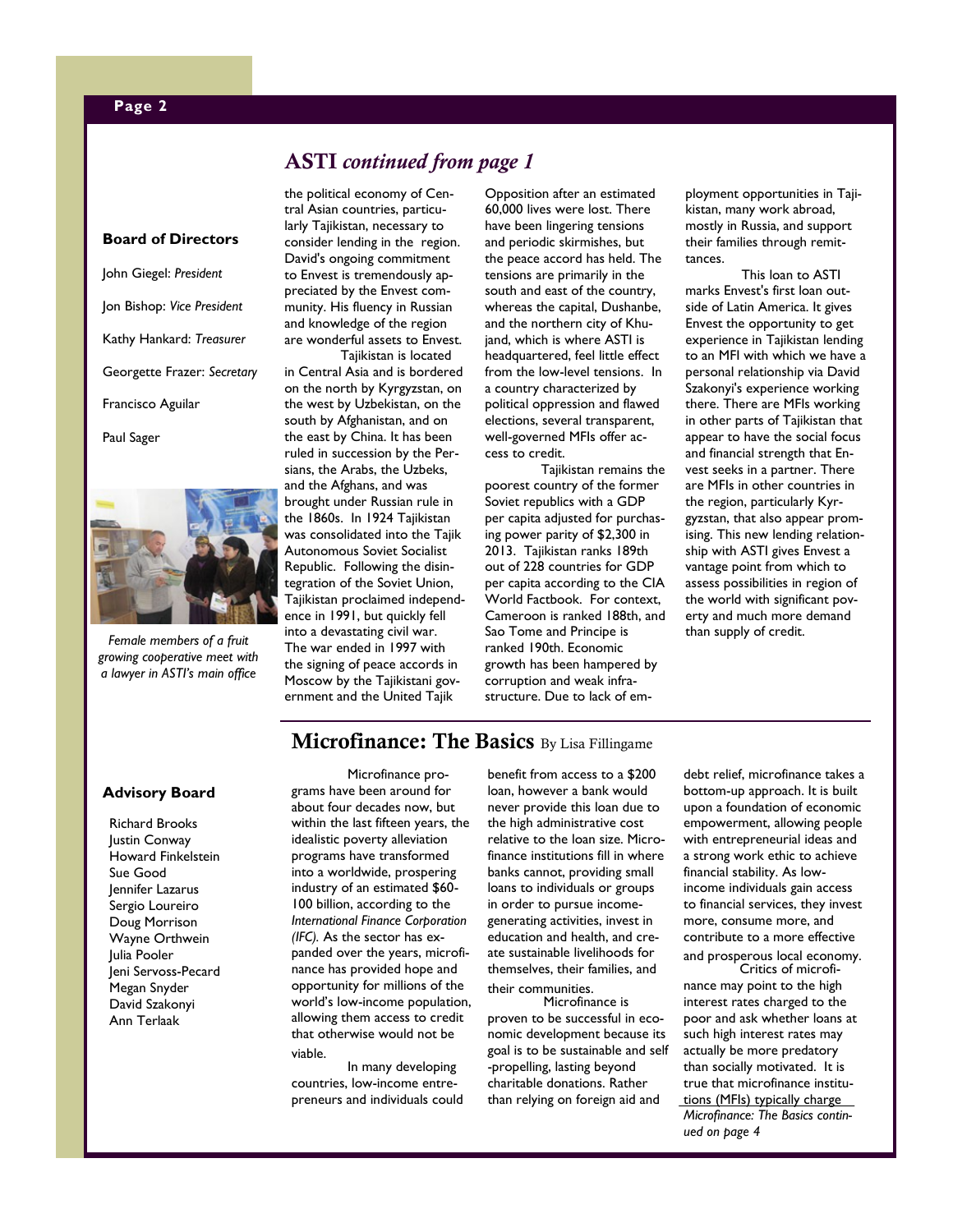#### **Spring Issue Page 3**

## **Pana Pana** *continued from page 1*

makes reaching it by road difficult in the dry season and impossible in the wet season.

Francis spent two days in Puerto Cabezas where she met with Luis Wilson, Subexecutive Director, and Mario Bolaños, Credit Manager, at their main office. Francis found the office to be well organized and the institution to be very transparent.

Francis interviewed borrowers during her visit. These interviews revealed the extent of the need for credit in the region, and that Pana Pana effectively and positively impacts the communities that it reaches.

Pana Pana not only provides credit, but also administers development projects with money it receives through grants. These projects include the clean water and sanitation projects, while the credit program finances solar panels, home improvements, and business loans. Organizations like Pana Pana are necessary in areas like the RAAN where the government does not provide adequate infrastructure or social services.

Pana Pana does not discriminate against people who apply for loans. This often makes Pana Pana the only viable source of credit in the community because the only other MFI is strongly linked to a certain political party.

Envest is thrilled to have entered into a partnership with an organization that shares Envest's values of building a socially and environmentally just economy. Envest looks forward to a long lending relationship between the two organizations.

### **Pangea's Trip to Kenya** By Laura Dreese

During the second week of January, a team of two MBA students who are members of the Pangea student group at the Columbia University Business School flew halfway around the world to Nairobi, Kenya to conduct due diligence visits with a couple of microfinance institutions (MFIs) that Envest had singled out as

possible lending partners. The student team visited three MFIs: one in Nairobi, one in Embu, and one in the coastal city of Mombasa. Each MFI received the team warmly and took time out of their schedules to answer all of the questions the team had prepared before leaving the US. Ultimately the Pangea team identified two possible candidates for lending relationships with Envest, but also identified challenges on both sides that

would come with the relationships. Right now, Envest does not have immediate plans to lend to the organizations that the Pangea team visited in Kenya, but is keeping them in mind as possible future partners. Envest is very grateful for the opportunity to work with this team in an area that would be prohibitively expensive for

Envest to visit this year. Going forward, a

second MBA team from the student group Pangea has agreed to do another due diligence visit for Envest, this time in Trujillo, Peru. Envest has tried twice to visit a potential partner in Trujillo, but last minute logistical complications precluded both visits. The Pangea team will visit both this MFI and an additional MFI that may be a good fit for Envest.

#### **Pana Pana Borrower Profiles**

**Ms. Juliana Mariana Pablo González**



Juliana is a single mother with five children. She belongs to a lending group to support her business of selling fish and fishing supplies. She has been borrowing from Pana Pana for three years and has increased the amount of her loan over time to her current loan size of \$135. Pana Pana supported her when other banks turned her down. This has enabled her to provide for her children, but it has not yet been enough for her to improve her home. Two of her children are now in secondary school and hope to go on to college.

**Ms. Elisa Madgali Wilson**



Elisa is a single mother who lives with her child and aging mother. Elisa has a small store in which she sells sweets and bakery items on one side of the store and clothing on the other. Elisa is now on her second loan from Pana Pana having paid her first loan on time and in full. Her current loan is for \$300. With the loan she has been able to remodel the interior of her shop and her home.